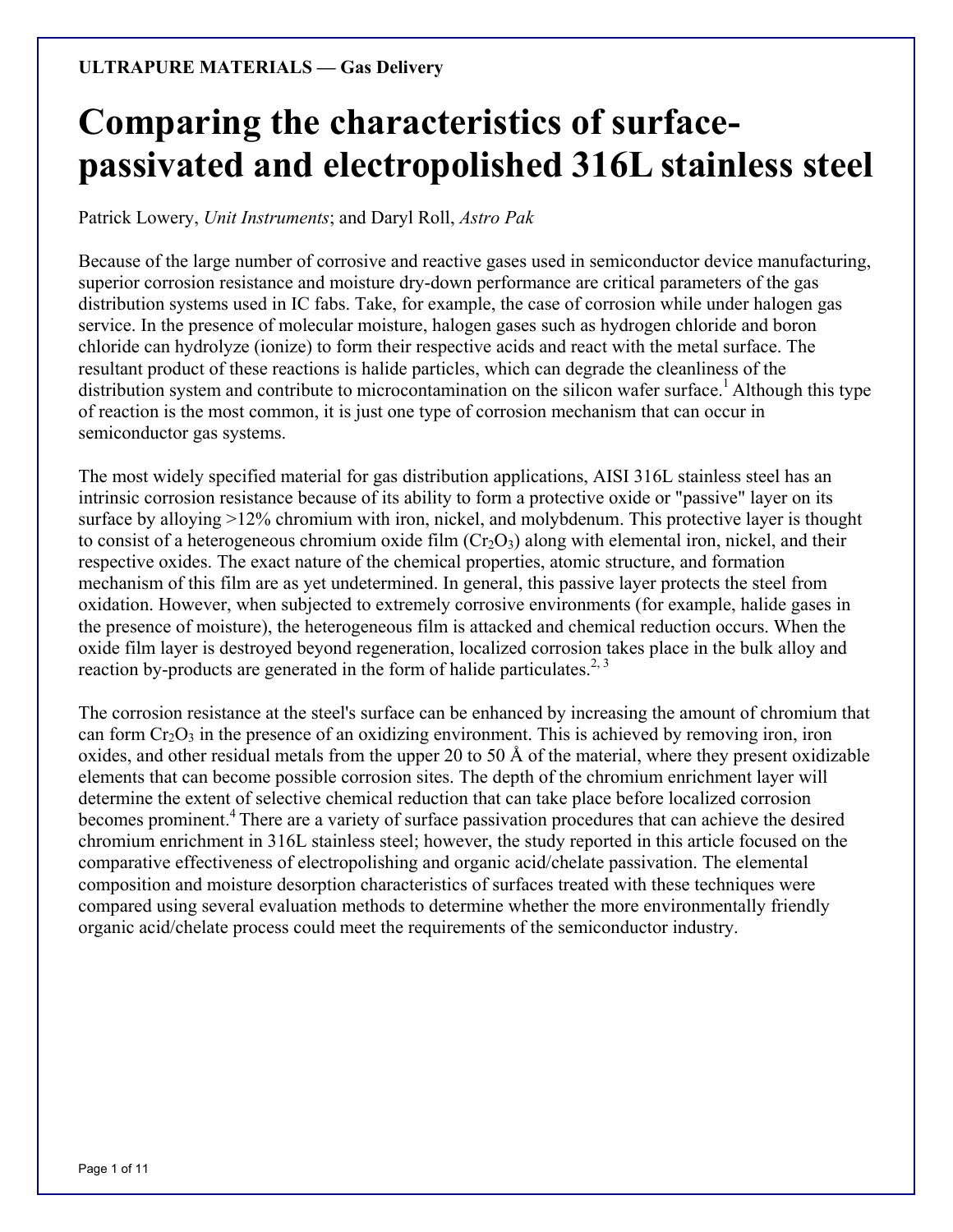## **Passivation Procedures**

The electropolishing process uses an electrolytic cell to remove metal from a workpiece. The workpiece is immersed in a specially formulated electrolyte solution of blended mineral acids and acts as the anode in the electrochemical cell. A cathode is then immersed in the electrolyte solution to complete the electrical circuit and a dc current is applied. Such factors as the applied electrical current, workpiece geometry and surface finish, and electrolyte chemistry determine the rate at which material is removed from the workpiece surface. In the case of stainless-steel alloys such as 316L, iron and nickel atoms are more easily extracted from the crystal lattice than are chromium atoms. That is, iron and nickel are attacked preferentially during the electrolytic process, leaving behind an enhanced surface layer of chromium, which then forms the passive enrichment layer.<sup>5</sup> This process also tends to smooth the surface finish since the metals are removed from surface peaks or high points.

The alternative passivation process evaluated in this study involves the use of organic citric acid in conjunction with specially formulated chelant systems containing ethylenediaminetetraacetic acid (EDTA, commonly used as a food preservative), reducing agents, buffers, and surfactants. (A *chelant* is a reactive molecule that can bond with metal ions and effectively render them inert.<sup>6</sup>) In the case of 316L stainless steel, the acid/chelant system selectively dissolves and chelates metallic inclusions, iron, and nickel, leaving the free chromium/chromium oxide behind. Since the chelant-metal complexes are rendered chemically inert after the dissolved metallic ions become attached, they can subsequently be swept from the surface without precipitation or redeposition elsewhere.<sup>7</sup> The surface must be mechanically polished or lapped prior to passivation to provide the required surface smoothness. The acid/chelant process will not affect the surface finish.

Because of the nature of the chemicals used, the organic acid/chelant treatment raises relatively few safety and environmental concerns. When citric acid is specially blended with DI water and different chelant systems, the pH level of the solution is between 2 and 12; thus, the chemicals do not meet the criteria of *hazardous waste* and can be disposed of via a sewer system with the proper permitting. In contrast, the nitric acid commonly used after electropolishing processes requires special disposal procedures and has long-term liabilities associated with it. In addition, because the acid/chelant treatment is not electrochemical in nature, it does not require power and specially designed electrodes.

# **Experimental Procedures**

**Sample Preparation**. The stainless steel used in this study was VIM/VAR 316L (Carpenter Technology, Reading, PA), which had an ASTM grain size number of 5. Table I shows the elemental composition of the particular lot that was used. The steel was machined into flat  $1\angle 2$ -in.-diam sections for compatibility with the testing apparatuses; all sample pieces were ground flat and then precision lapped. After some samples were passivated using the organic acid/chelant system (Ultra Pass; Astro Pak, San Diego) and others were electropolished using a standard acid-based electrolyte process, all of the treated pieces were bagged in a Class 100 environment to avoid contaminating the surfaces with atmospheric hydrocarbons or particulates.

| Element ( $wt\%$ ) |  |  |  |  |                                                                                                                                                                   |  |  |  |  |  |
|--------------------|--|--|--|--|-------------------------------------------------------------------------------------------------------------------------------------------------------------------|--|--|--|--|--|
|                    |  |  |  |  | $\parallel$ Cr $\parallel$ Ni $\parallel$ Mo $\parallel$ P $\parallel$ S $\parallel$ C $\parallel$ Mn $\parallel$ Cu $\parallel$ Si $\parallel$ Ca $\parallel$ Al |  |  |  |  |  |
|                    |  |  |  |  | $\ 16.76\ 12.99\ 2.22\ 0.011\ 0.003\ 0.017\ 1.25\ 0.03\ 0.54\ 0.01\ 0.003\ $                                                                                      |  |  |  |  |  |

*Table I: Elemental analysis of test samples machined from VIM/VAR 316L stainless steel.*

Page 2 of 11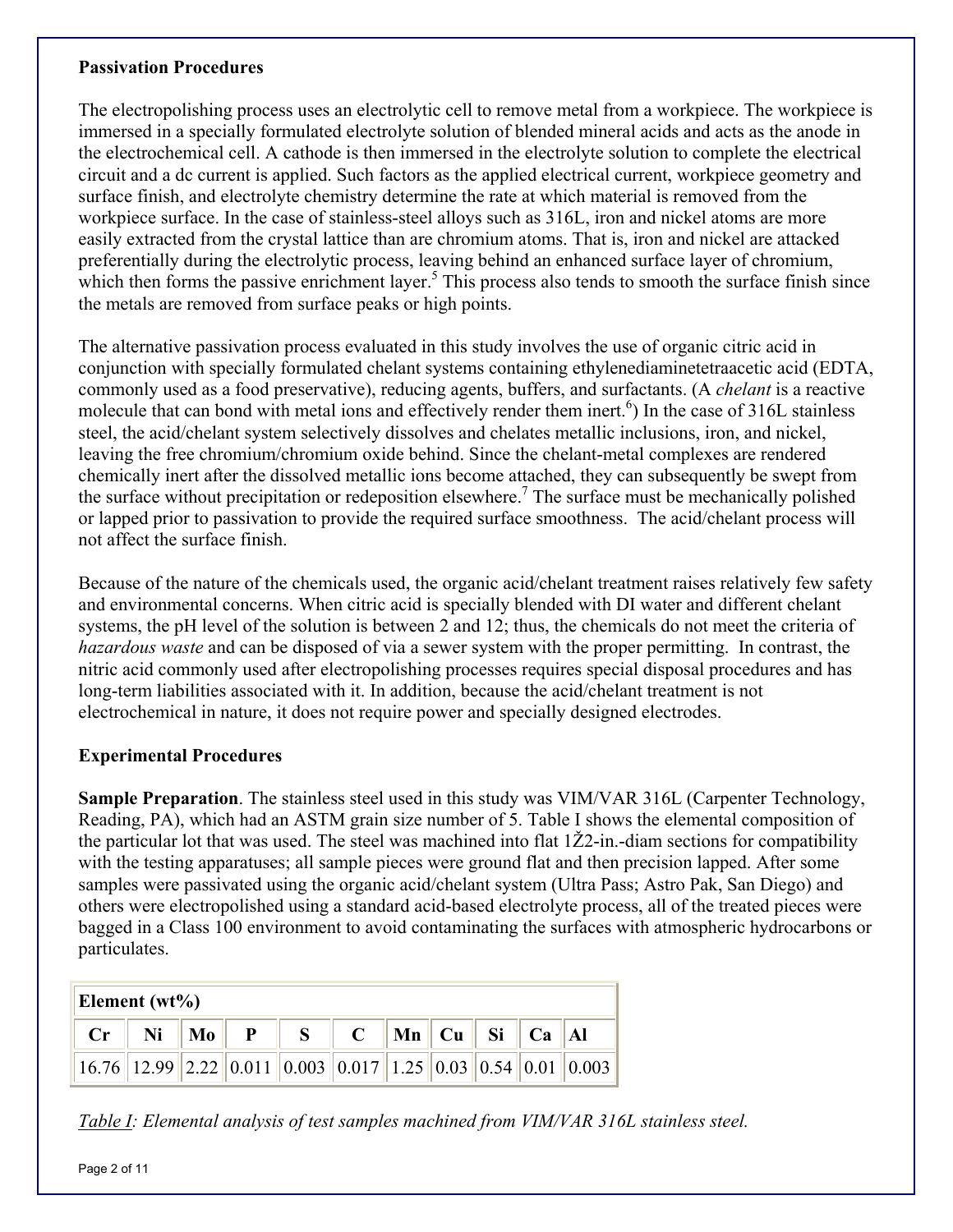**ESCA Evaluation**. The treated samples were first analyzed using electron spectroscopy for chemical analysis (ESCA; also commonly referred to as x-ray photoelectron spectroscopy). During this procedure, the sample surface is bombarded with monochromatic x-rays (in this case,  $A1 K<sup>*</sup>$ ), which allows electrons within the bulk material's atomic structure to escape from their inner electron orbital shells. The energy spectra are reported in terms of binding energy versus intensity. With the use of sensitivity factors, peak intensities provide quantitative data on the elemental composition of the sample surface. The oxidation states of these elemental species are also determined.<sup>8, 9</sup>

**AES Analysis**. Auger electron spectrometry (AES) was performed to gather additional data on the elemental composition of the steel surface, down to a depth of  $\sim$ 150 Å. Instead of using x-rays to excite electrons within the sample (as in ESCA), AES uses a finely focused electron beam as the incident radiation. An ion-sputtering (etch) process enables the sample's elemental concentration to be plotted as a function of depth. Sputtering and AES analysis are alternated until the desired depth is reached. The depth measurement is obtained by calibrating the ion-sputtering process with a thermally grown silicon oxide  $(SiO<sub>2</sub>)$  or electrolytically grown tantalum oxide (Ta<sub>2</sub>O<sub>5</sub>) standard. (A calibration standard must be used in order to compare materials of similar composition.) In this study, the depth profile was obtained by observing the Auger peaks for carbon, chromium, nickel, iron, and oxygen after the sample had been etched with an argon ion beam at  $5-10-\text{\AA}$  intervals.<sup>10—12</sup> Although this type of analysis can be useful for obtaining information regarding the elemental composition below the top surface of a sample, its accuracy is limited as a result of the sensitivity factors, calibration standards, and data interpretation used. ESCA is considered much more accurate for quantitative calculations.

**APIMS Analysis**. Atmospheric pressure ionization mass spectrometry (APIMS) is a form of mass analysis that allows one to measure extremely low (parts-per-trillion level) concentrations of impurities in a gas stream. The sample gas is partially ionized by an atmospheric pressure corona discharge. The energy of this process results in extremely high collision densities, which in turn result in ionization of nearly 100% of all gaseous impurities. The fact that these impurities have lower ionization energies than the carrier gas contributes to the extremely high sensitivity of the technique. This method also offers very high time resolution, which, coupled with its high sensitivity, make it the only analytical technique capable of quantifying the desorption of moisture from the  $Cr_2O_3$  passive layer on stainless steel.<sup>13</sup>

During this study, the APIMS analyses were performed by flowing purified nitrogen  $(N_2)$  through the test pieces at a rate of 1.2 L/min. A moisture generator with a bypass metering valve was used to expose the samples to a 200-ppb-moisture challenge gas. Figure 1 shows the testing system schematically. The

incoming  $N_2$  was filtered (0.01 µm) and purified to a moisture level of <1 ppb at the source, and a second getter immediately switched between the challenge gas and control gas was used to ensure that the background impurity concentration of the control was below the detection level of the spectrometer. The device under test was contained in an insulated and temperaturecontrolled column, and wetted surface areas downstream of the sample were minimized.



*Figure 1: Schematic of the APIMS test apparatus*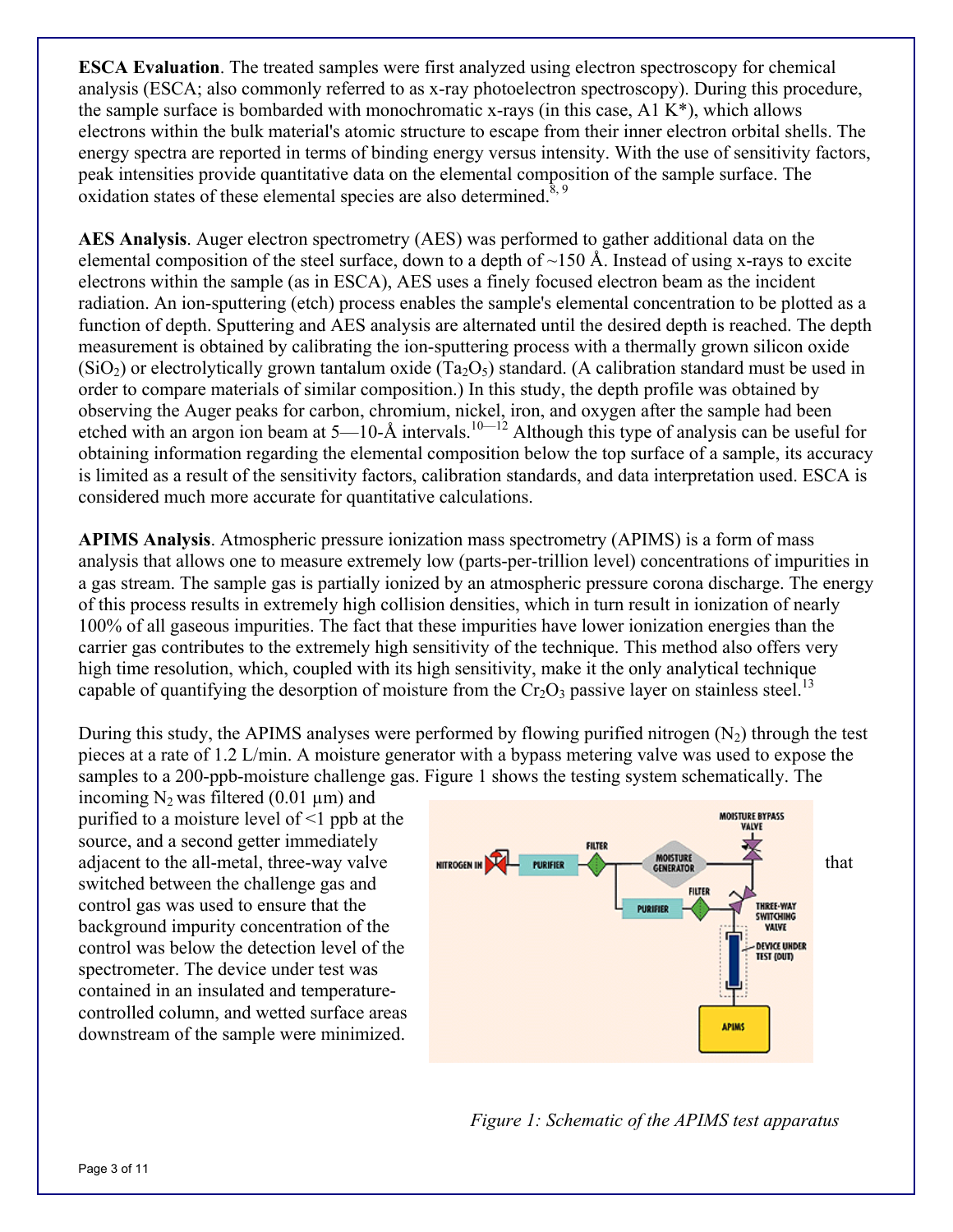Bypass  $N_2$  was supplied to the APIMS while each sample piece was installed and allowed to dry down to the specified background level. The switching valve was then actuated and left open for 20 minutes, permitting the sample to equilibrate at a 200-ppb moisture level. After the moisture exposure interval, the valve was closed, control gas was allowed to flow through the apparatus, and moisture concentration was monitored until it fell to the original background level. The rate of moisture desorption from the sample surface thus obtained provides an insight to the quality of the passive layer at the steel surface.

**Surface Roughness Tests**. In addition to the analytical techniques described above, scanning electron microscopy (SEM) and contact surface profilometry were used to measure the samples' surface roughness.







*Figure 3: CrOx/ FeOx ratios for both electropolished and passivated samples (numbers 1—5 and 6—10, respectively).*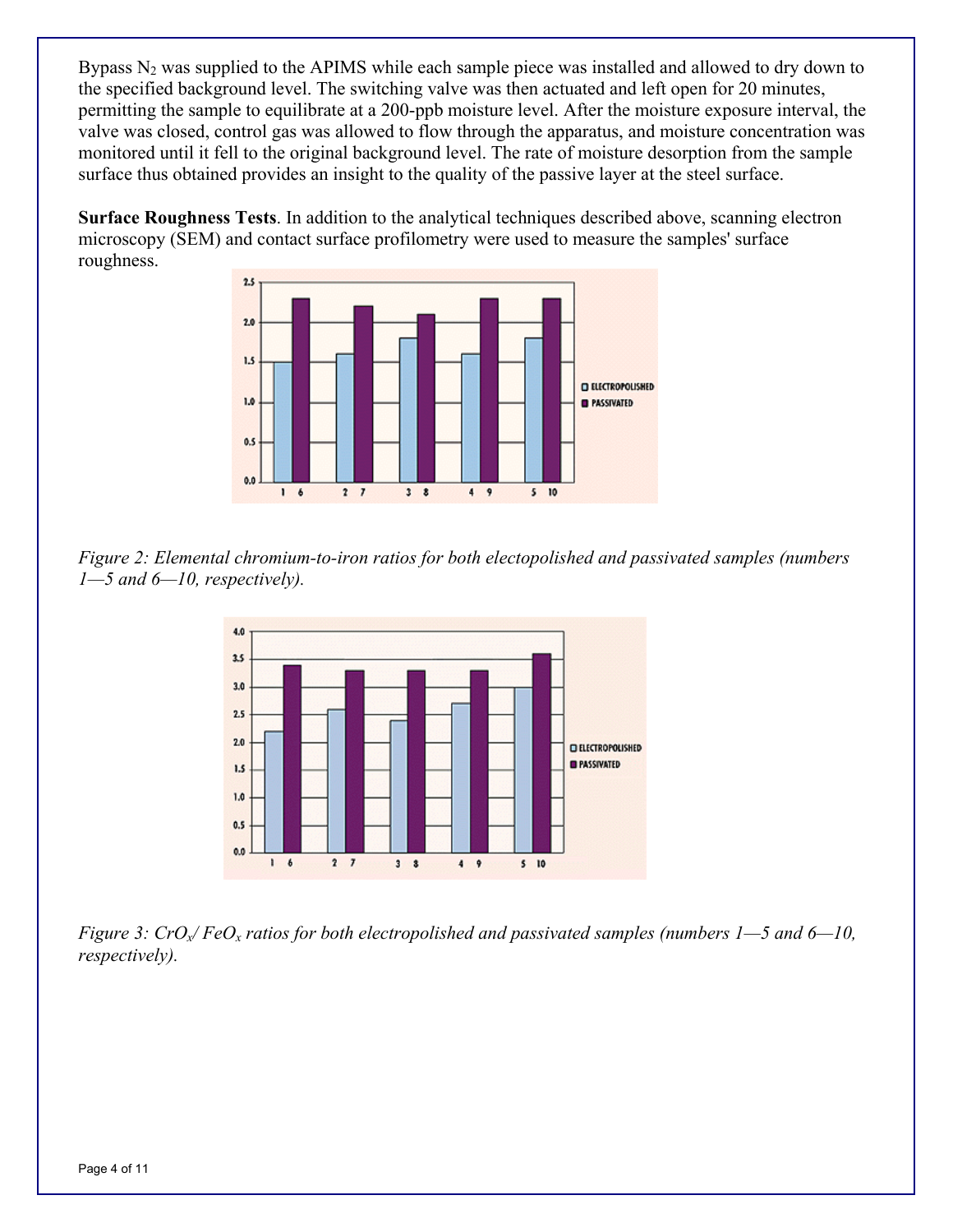#### **Results and Discussion**

 **ESCA Results**. The ESCA analyses provided data on the elemental and oxide surface chemistries of the treated samples. Figure 2 compares the chromium-to-iron (Cr/Fe) ratios for five surfaces modified by the electropolishing process (samples 1—5) with those of five samples modified by organic acid/chelate passivation (samples 6—10), while Figure 3 compares the CrO*x*/FeO*x* ratios for the same samples. As the figures show, the Cr/Fe and CrO*x*/FeO*<sup>x</sup>* ratios for the passivated samples were higher than the values obtained for the electropolished samples, and the passivated samples' Cr/Fe ratios exceed the 1.5:1 commonly accepted by the semiconductor industry for ultra-high-purity gas distribution systems. Specifically, the average Cr/Fe ratio for the passivated samples was 2.2:1 versus 1.7:1 for the electropolished samples; the average CrO*x*/FeO*x* ratio for the passivated samples was 3.4:1 versus 2.5:1 for the electropolished samples. The higher surface chromium and chromium oxide levels on the passivated samples will contribute to a higher surface corrosion resistance than that of the electropolished samples because the removal of surface iron and metallic contaminants reduces the potential for reactivesite corrosion. (It should be mentioned that the surface chemistries obtained from the electropolishing process used in this analysis are not indicative of all such processes; better results should be possible by varying such parameters as electrolyte chemistry and specialized electrode geometry.)

| Sample $\mathbf{P} \parallel \mathbf{S} \parallel \mathbf{C} \parallel \mathbf{C} \parallel \mathbf{N} \parallel \mathbf{O} \parallel \mathbf{C} \mathbf{r} \parallel \mathbf{Fe} \parallel \mathbf{Ni} \parallel \mathbf{Si} \parallel \mathbf{Na} \parallel \mathbf{Ca}$<br><b>No.</b> |  |                                                                      |  |  |  |  |
|------------------------------------------------------------------------------------------------------------------------------------------------------------------------------------------------------------------------------------------------------------------------------------------|--|----------------------------------------------------------------------|--|--|--|--|
|                                                                                                                                                                                                                                                                                          |  | $\ 0.1\ 0.0\ 0.1\ 29.1\ 0.1\ 39.4\ 14.3\ 12.0\ 4.6\ 0.4\ 0.0\ 0.0\ $ |  |  |  |  |
|                                                                                                                                                                                                                                                                                          |  | $\ 0.8\ 0.3\ 0.0\ 30.4\ 0.9\ 35.5\ 12.8\ 10.5\ 5.0\ 0.1\ 1.9\ 1.9\ $ |  |  |  |  |
|                                                                                                                                                                                                                                                                                          |  | $\ 0.1\ 0.0\ 0.0\ 33.8\ 0.8\ 37.5\ 11.9\ 11.0\ 4.7\ 0.2\ 0.0\ 0.0\ $ |  |  |  |  |

*Table II:* 

*Surface elemental compositions of selected electropolished samples.*

| Sample $\parallel$ P $\parallel$ S $\parallel$ Cl $\parallel$ C $\parallel$ N $\parallel$ O $\parallel$ Cr $\parallel$ Fe $\parallel$ Ni $\parallel$ Si $\parallel$ Na $\parallel$ Ca<br>$\bf{No.}$ |  |  |                                                                                                                                                                                                       |  |  |  |
|-----------------------------------------------------------------------------------------------------------------------------------------------------------------------------------------------------|--|--|-------------------------------------------------------------------------------------------------------------------------------------------------------------------------------------------------------|--|--|--|
|                                                                                                                                                                                                     |  |  | $\ 0.3\ 1.0\ 0.0\ 50.0\ 1.8\ 28.2\ 5.9\ 9.6\ 3.0\ 0.2\ 0.0\ 0.0\ $                                                                                                                                    |  |  |  |
|                                                                                                                                                                                                     |  |  | $\ 0.0\ 1.8\ 0.1\ 44.5\ 2.7\ 30.1\ 7.1\ 10.4\ 3.2\ 0.2\ 0.0\ 0.0$                                                                                                                                     |  |  |  |
|                                                                                                                                                                                                     |  |  | $\vert 0.1 \vert \vert 0.1 \vert \vert 0.2 \vert \vert 41.5 \vert \vert 0.9 \vert \vert 30.1 \vert \vert 10.9 \vert \vert 11.4 \vert \vert 4.7 \vert \vert 0.1 \vert \vert 0.0 \vert \vert 0.0 \vert$ |  |  |  |

*Table III: Surface elemental composition of selected passivated samples.*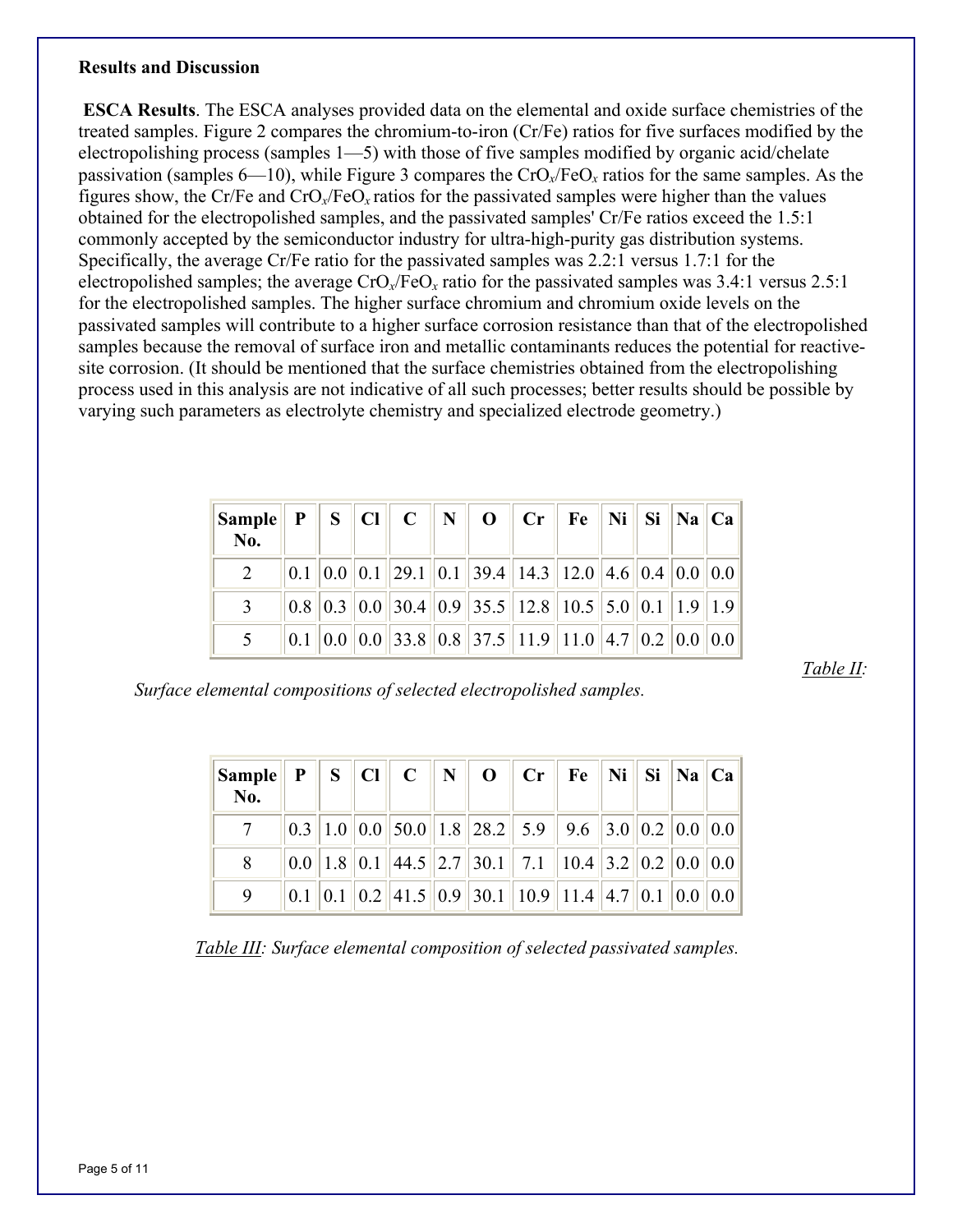**AES Results**. The AES results revealed information about the compositional profile below the sample surface as well as the elemental composition at the surface. Tables II and III present surface elemental composition data estimated from the AES survey spectra for the sample numbers listed. As shown, the elemental composition of the two types of samples did not vary significantly except for the chromium content, which was higher for the passivated samples than the electropolished samples. The phosphorus, chlorine, sodium, calcium, and, to some extent, carbon concentrations can be traced to impurities introduced during material handling and analysis. As mentioned earlier, it should be remembered that



ESCA is a much more exact way to quantify the impurity concentrations at the surface than AES is. Although not shown in these tables, the passivation process is known to remove earth metal contaminants (aluminum and magnesium, for example) that can form pitting sites, and base metal contaminants (manganese, sulfur, phosphorus, and carbon) that form sulfides and carbides.

 *Figure 4: AES depth profile for sample number 2.* 

Figure 4 shows an AES compositional depth profile for sample number 2. The atomic percentages of oxygen, chromium, iron, nickel, and carbon are plotted as a function of distance from the surface, and the oxide thickness and chromium enrichment layer are also indicated. The chromium oxide thickness is defined as the depth at which the oxygen signal has fallen to half of its maximum peak height (the fullwidth, half-maximum, or FWHM technique). The depth of the chromium enrichment layer is the value at which the chromium concentration intersects the iron concentration. The depth of the carbon layer or the thickness of surface organics also can be determined using an FWHM technique.

| Table IV: Results                    | <b>Sample Type</b> | Oxide<br><b>Thickness</b><br>$\rm(\AA)$ | Max. Depth of<br><b>Enrichment</b><br>$(\AA)$ | Depth of Cr<br><b>Enrichment</b><br>$(\AA)$ | <b>Iron Oxide</b><br>Layer<br>$(\AA)$ | Carbon<br>Layer<br>$(\AA)$ |
|--------------------------------------|--------------------|-----------------------------------------|-----------------------------------------------|---------------------------------------------|---------------------------------------|----------------------------|
| from AES depth                       | <b>Passivated:</b> | 31.0                                    | 23.0                                          | 23.0                                        | 0.0                                   | 5.0                        |
| profiles<br>performed on             |                    | 26.0                                    | 22.0                                          | 22.0                                        | 0.0                                   | 4.0                        |
| passivated and                       |                    | 37.0                                    | 27.0                                          | 27.0                                        | 0.0                                   | 10.0                       |
| electropolished<br>samples (all      |                    | 31.0                                    | 24.0                                          | 24.0                                        | 0.0                                   | 8.0                        |
| depths are                           |                    | 31.0                                    | 24.0                                          | 24.0                                        | 0.0                                   | 4.0                        |
| expressed in $SiO2$<br>equivalents). |                    | 34.0                                    | 23.0                                          | 23.0                                        | 0.0                                   | 10.0                       |
|                                      | Average            | 31.7                                    | 23.8                                          | 23.8                                        | 0.0                                   | 6.8                        |
|                                      | Electropolished:   | 30.0                                    | 23.0                                          | 23.0                                        | 0.0                                   | 20.0                       |
|                                      |                    | 30.0                                    | 25.0                                          | 25.0                                        | 0.0                                   | 6.0                        |
|                                      |                    | 29.0                                    | 25.0                                          | 23.0                                        | 2.0                                   | 6.0                        |
|                                      |                    | 29.0                                    | 25.0                                          | 25.0                                        | 0.0                                   | 9.0                        |
|                                      |                    | 22.0                                    | 20.0                                          | 20.0                                        | 0.0                                   | 6.0                        |
| Page 6 of 11                         |                    | 21.0                                    | 18.0                                          | 18.0                                        | 0.0                                   | 6.0                        |
|                                      | Average            | 26.8                                    | 22.7                                          | 22.3                                        | 0.3                                   | $\vert 8.8$                |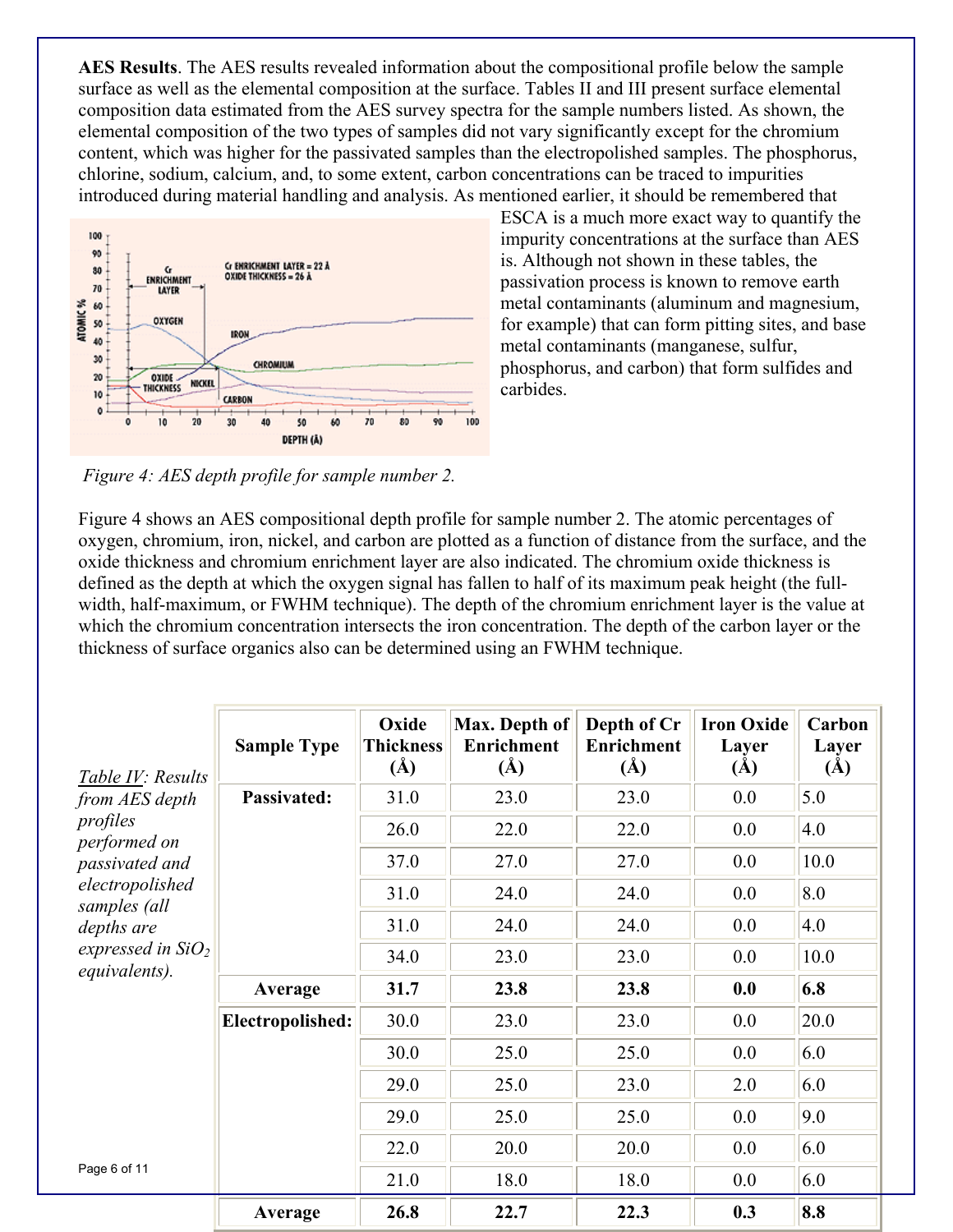Table IV summarizes the AES depth profile results for both the passivated and electropolished samples. The average oxide thickness and chromium enrichment layers were 31.7 and 23.8 Å, respectively, for the passivated samples, and 26.8 and 22.3 Å, respectively, for the electropolished samples. These data indicate that the passivation process results in thicker chromium enrichment and oxide layers with no observable iron oxide at the surface. Both the iron oxide and carbon layers were lower for passivated samples when compared to electropolished samples, which may or may not be attributable to parameters associated with the electropolishing process. It is possible that the post process handling of the electropolished samples was not as well controlled as for the passivated samples. However, it is clear that the passivation process provides chromium enrichment depths and subsequent  $Cr_2O_3$  passive layers that exceed those achieved by electropolishing. In addition, all of the oxide depths obtained for the passivated samples exceed the 25-Å minimum that is commonly accepted for UHP gas distribution systems.

**APIMS Results**. The moisture desorption characteristics of a gas distribution system indirectly indicate the quality of the passivation layer and surface finish of its stainless-steel components. Because moisture is the most difficult impurity to remove from UHP gas systems, the passivation layer's moisture desorption characteristics are of paramount importance.



 *Figure 5: Moisture desorption curves for both electropolished and passivated samples.* 

Figure 5 shows moisture desorption curves for both passivated and electropolished samples, which had been allowed to dry down to 3-ppb moisture levels before the 200-ppb moisture challenge was introduced. Both types of samples had surface finishes of 5 µin. Ra. The data show that the passivated samples took less time than the electropolished samples (20 minutes versus 23 minutes) to desorb to a concentration of 3 ppb following the challenge. Both of the dry-down curves, however, show regions dominated by two different desorption mechanisms: physisorption and chemisorption. The initial fairly steep slopes correspond to the physisorption of moisture from other layers of adsorbed moisture. The lesser slopes correspond to chemisorption of moisture from the surface or from the passivation layer of the stainless steel. The difference in chemisorption rates between the passivated and electropolished samples can be attributed to several factors, including the different surface roughness and surface chemistry (i.e.,  $CrO<sub>x</sub>/FeO<sub>x</sub>$  and  $Cr/Fe$  ratios) of the samples. Because of the lack of significant data pertaining to the exact adsorption mechanisms of  $H_2O$  on heterogeneous oxides (as opposed to single-crystal oxides), the desorption curves show only qualitative characteristics of the passivation layers.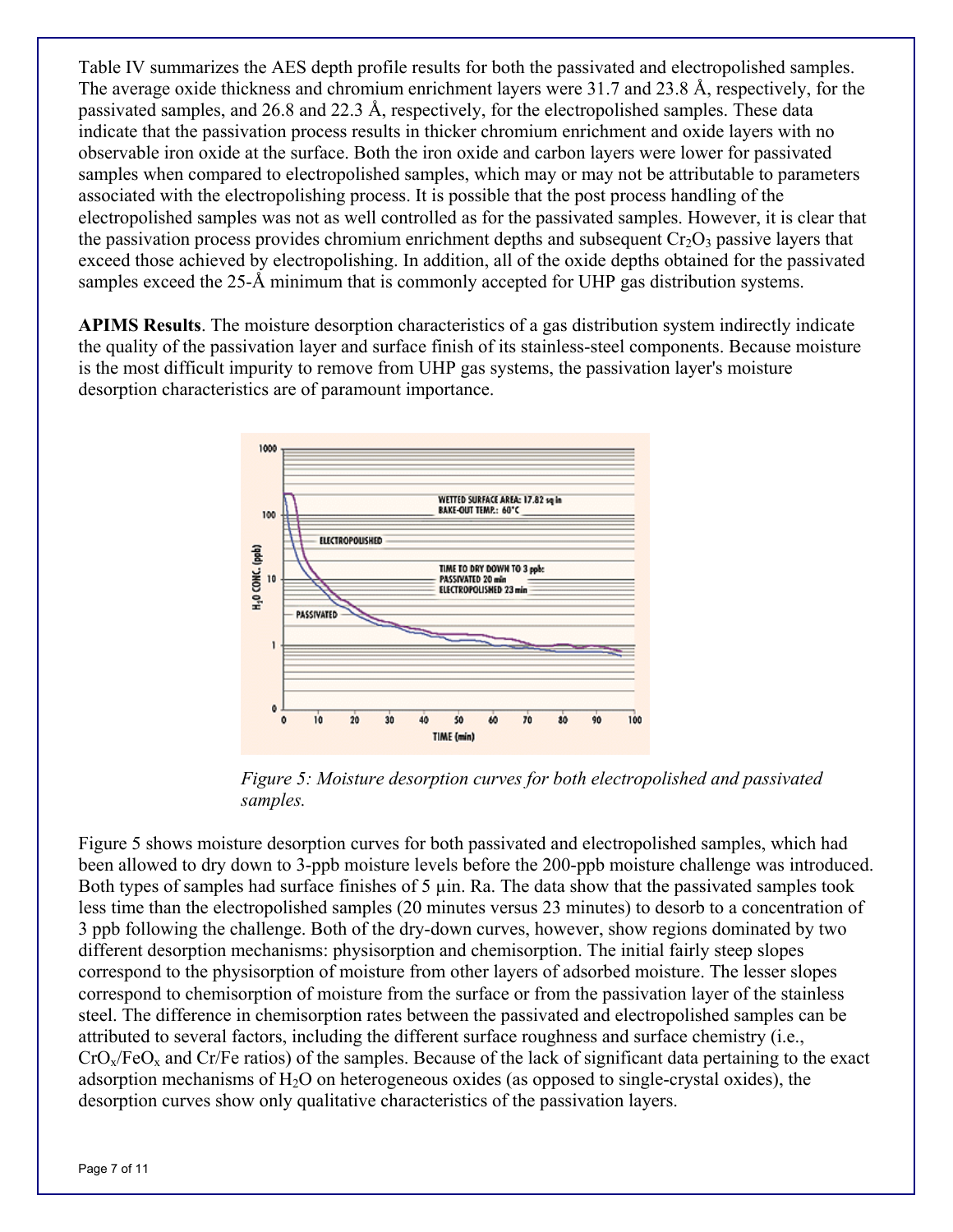

 *Figure 6: SEM micrograph of a lapped and passivated surface.*



 *Figure 7: SEM micrograph of a lapped and electropolished surface.*

**Surface Roughness Results.** Electropolishing is used not only to modify surface chemistries but to achieve smoother surface finishes. Figures 6 and 7 show SEM micrographs of a lapped and passivated sample and a lapped and electropolished sample, respectively. The electropolished surface appears to be quite smooth with the exception of oxide or sulfide inclusions (black spots). In contrast, the passivated surface exhibits the types of striations or scratches caused by the surface abrasion that occurs during the lapping process.

| <b>Sample Type</b>         | $Ra$ ( $\mu$ in.) | $\vert$ rms (µin.) |  |  |
|----------------------------|-------------------|--------------------|--|--|
| Lapped                     | 0.984             | 1.378              |  |  |
| Lapped and passivated      | 1 1 8 1           | 1.575              |  |  |
| Lapped and electropolished | 5906              | 7 874              |  |  |

*Table V: Surface profilometry results for a control sample and the samples depicted in Figures 6 and 7.*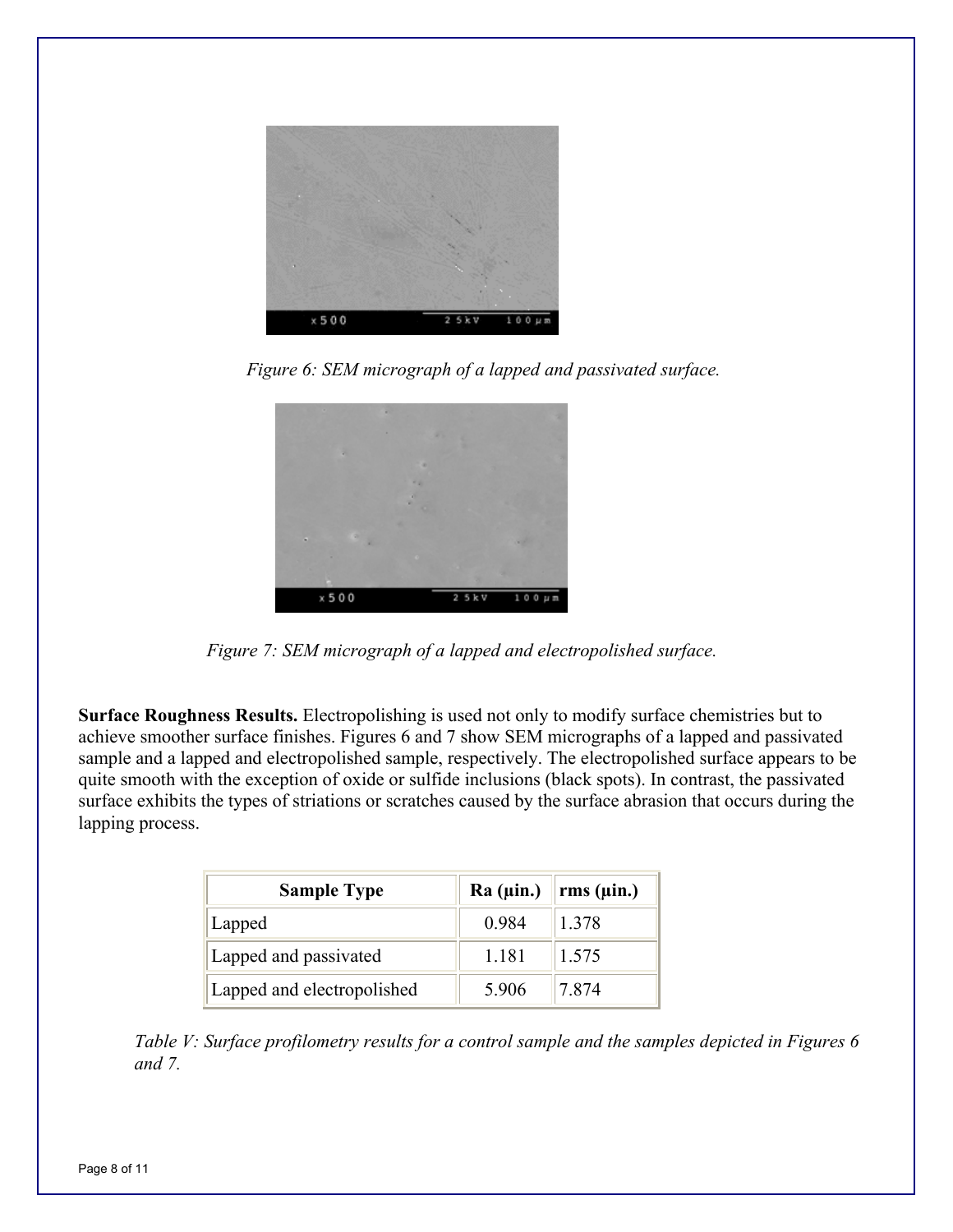Table V shows contact surface profilometry data from the same two samples. These data reveal that the electropolished sample actually had a greater surface roughness than the passivated sample. When measured after electropolishing, the surface roughness of the sample had increased from approximately 1 µin. Ra to approximately 6 µin. Ra. As a result of the higher internal (lattice) energy associated with defects, the electropolishing process preferentially attacks areas that have inclusions or abnormalities. This preferential attack results in an overall rougher surface even though it appears smooth at high magnifications. **The passivation procedure does not alter the surface topography while enriching the chromium concentration at the surface.** 

## **Conclusion**

In a study comparing the effectiveness of organic acid/chelant passivation and electropolishing for producing a corrosion-resistant passive layer on the surface of 316L stainless steel, the passivation procedure produced higher chromium-to-iron ratios, chromium oxide/iron oxide ratios, and oxide thickness when measured with ESCA and AES. When the moisture desorption response to a 200-ppb challenge was quantified using APIMS, the passivated samples showed markedly faster desorption times than the electropolished samples.

The passivation process uses organic citric acid and specially formulated chelant systems. These substances typically do not require special containment, storage, or disposal procedures, unlike the strong mineral acids used in electropolishing. In addition, because the passivation process is not electrochemical in nature, it does not require specialized electrode configurations that are particular to the workpiece geometry. In conclusion, the passivation process studied met semiconductor industry specifications and can provide a viable and environmentally "green" alternative to electropolishing for UHP gas distribution systems.

### **Acknowledgments**

The authors would like to thank Surface Science Laboratories for performing comprehensive and detailed compositional analyses and Jeffrey Briesacher at SAES Pure Gas for the use of his laboratory and expertise in the APIMS analysis.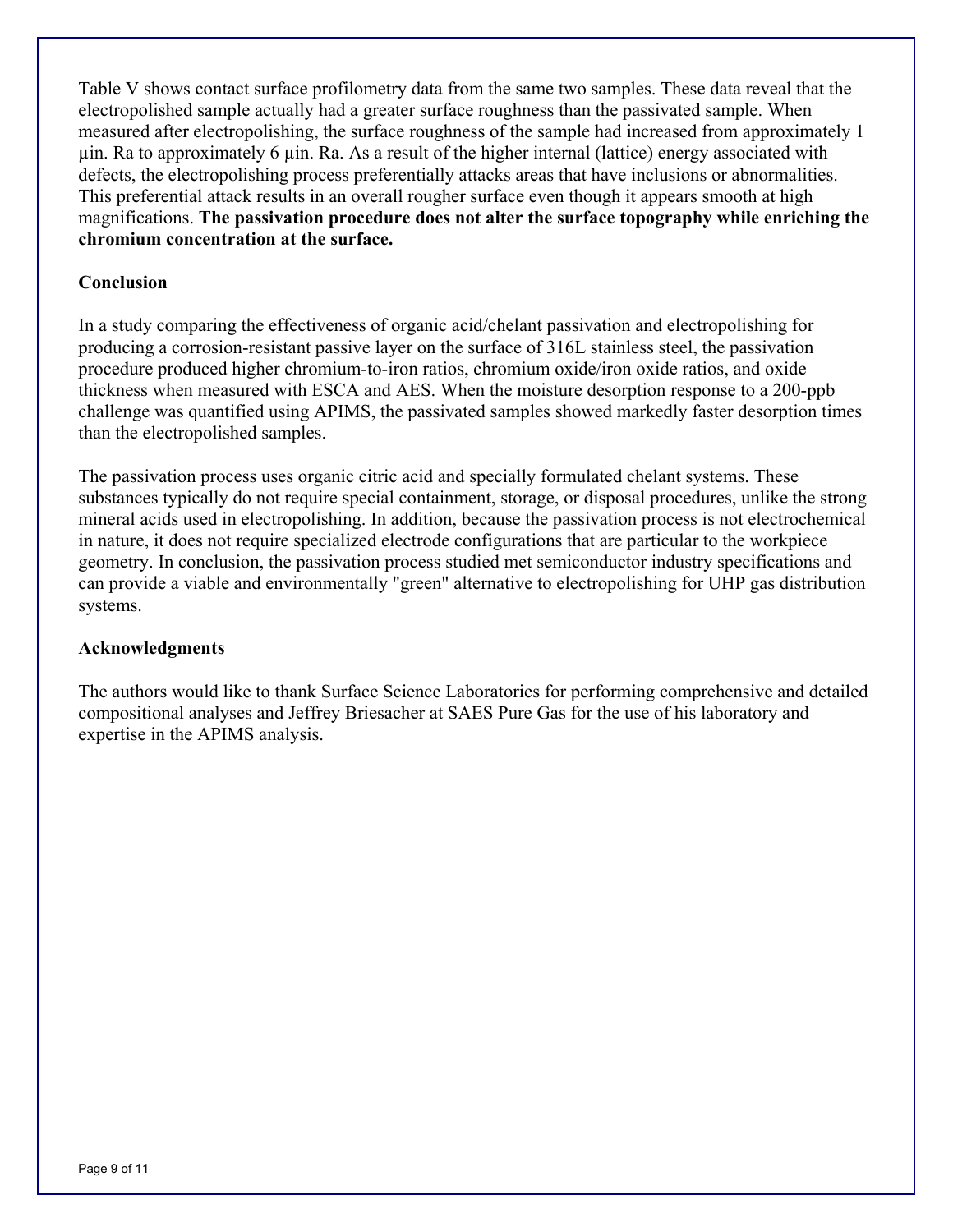#### **References**

1. Ohmi T, Nakagawa Y, Masakazu N, et al., "Formation of Chromium Oxide on 316L Austenitic Stainless Steel," *Journal of Vacuum Science Technology*, A14(4):2505—2509, 1996.

2. Barbosa MA, "The Pitting Resistance of AISI 316 Stainless Steel Passivated in Diluted Nitric Acid," *Corrosion Science*, 23(12):1303—1305, 1983.

3. Walls MG, Ponthieux A, Rondot B, and Owen RA, "In Situ Observation of the Oxidation and Reduction Processes on Fe-Cr Alloys," *Journal of Vacuum Science Technology*, A14(3):1362, 1996.

4. Askeland D, *The Science and Engineering of Materials*, Boston, PWS Publishers, pp 507—509, 1985.

5. Menon GR, "Rough and Its Removal from High-Purity Water Systems," *BioPharm*, 7(June):40—43, 1990.

6. Zumdahl SS, *Chemistry*, Lexington, MA, DC Heath, pp 840—841, 1986.

7. Roll D, "Current Methodologies and Chemistries Utilized in Effective Passivation Procedures," in *Proceedings of Interphex 96*, Norwalk, CT, Reed Exhibition Cos., pp 134—141, 1996.

8. Powell CJ, in *Quantitative Surface Analysis of Materials*, McIntyre NS (ed), Philadelphia, ASTM, p 5, 1978.

9. Joshi A, Davis LE, and Palmburg PW, in *Methods of Surface Analysis*, Czanderna AW (ed), Amsterdam, Elsevier, p 218, 1975.

10. Briggs D, and Seah M (eds), *Practical Surface Analysis*: *Auger and X-ray Photoelectron Spectroscopy*, 2nd ed, New York, Wiley, pp 186—192, 1990.

11. *SEMASPEC Test Method for Auger Electron Spectroscopy (AES) Analysis of Surface and Oxide Composition of Electropolished Stainless Steel Tubing for Gas Distribution Systems*, Sematech Technology Transfer #91060573B-STD, Austin, TX, Sematech, pp 1—5, 1993.

12. Ohmi T, and Nitta T, *Ultra Pure Gas Delivery System*, Institute of Basic Semiconductor Technology Development, Tokyo, Realize, pp 401—429, 1986.

13. Henrich VE, and Cox PA, *The Surface Science of Metal Oxides*, Cambridge, UK, Cambridge University Press, pp 255—269, 352—353, 1994.